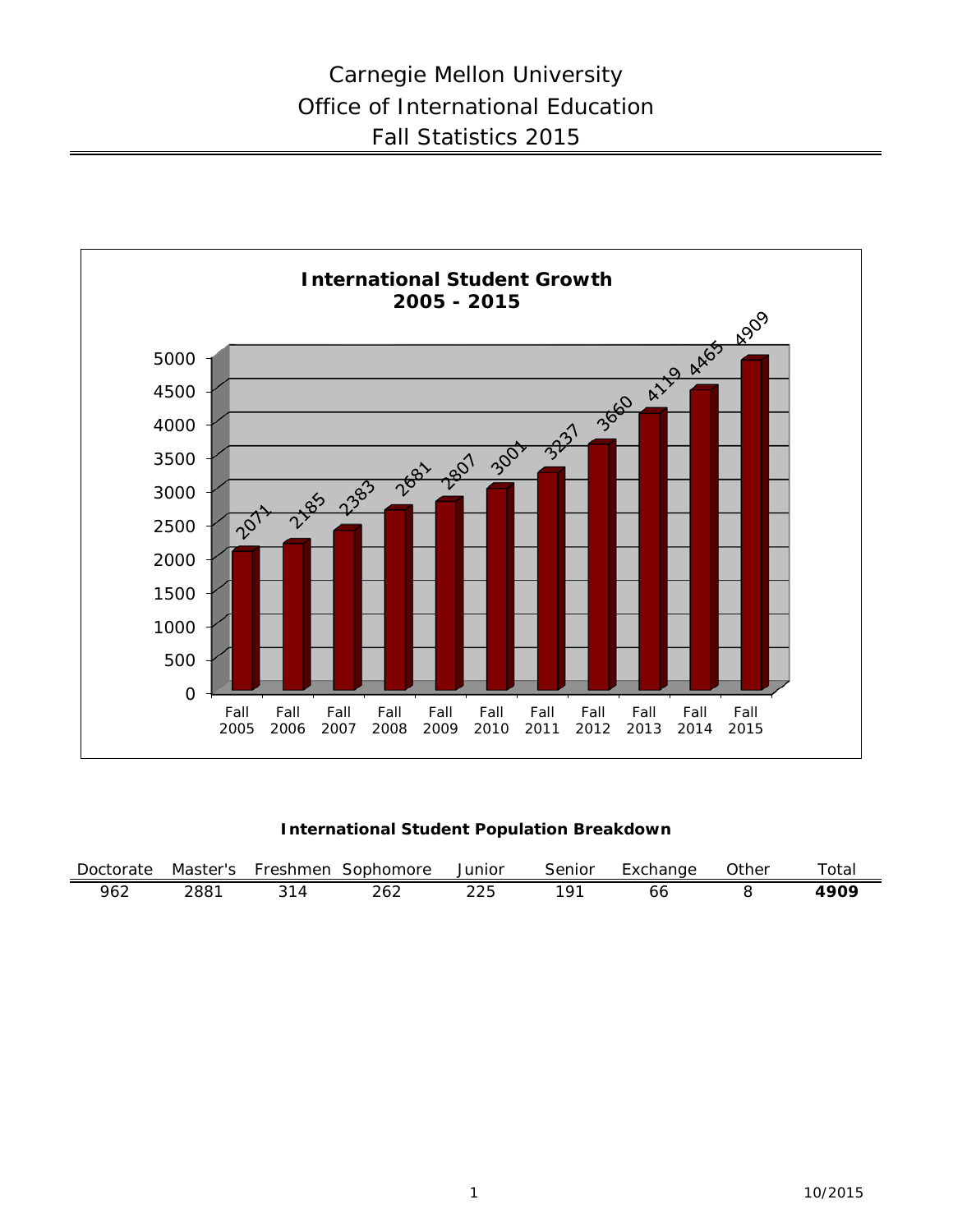## **International Students on OPT 2011 - 2015**

|                  |            | <b>STEM</b>      |       |
|------------------|------------|------------------|-------|
|                  | <b>OPT</b> | <b>Extension</b> | Total |
| <b>Fall 2011</b> | 714        | 98               | 812   |
| Fall 2012        | 964        | 120              | 1084  |
| Fall 2013        | 1050       | 194              | 1244  |
| Fall 2014        | 1340       | 393              | 1733  |
| Fall 2015        | 1421       | 721              | 2142  |

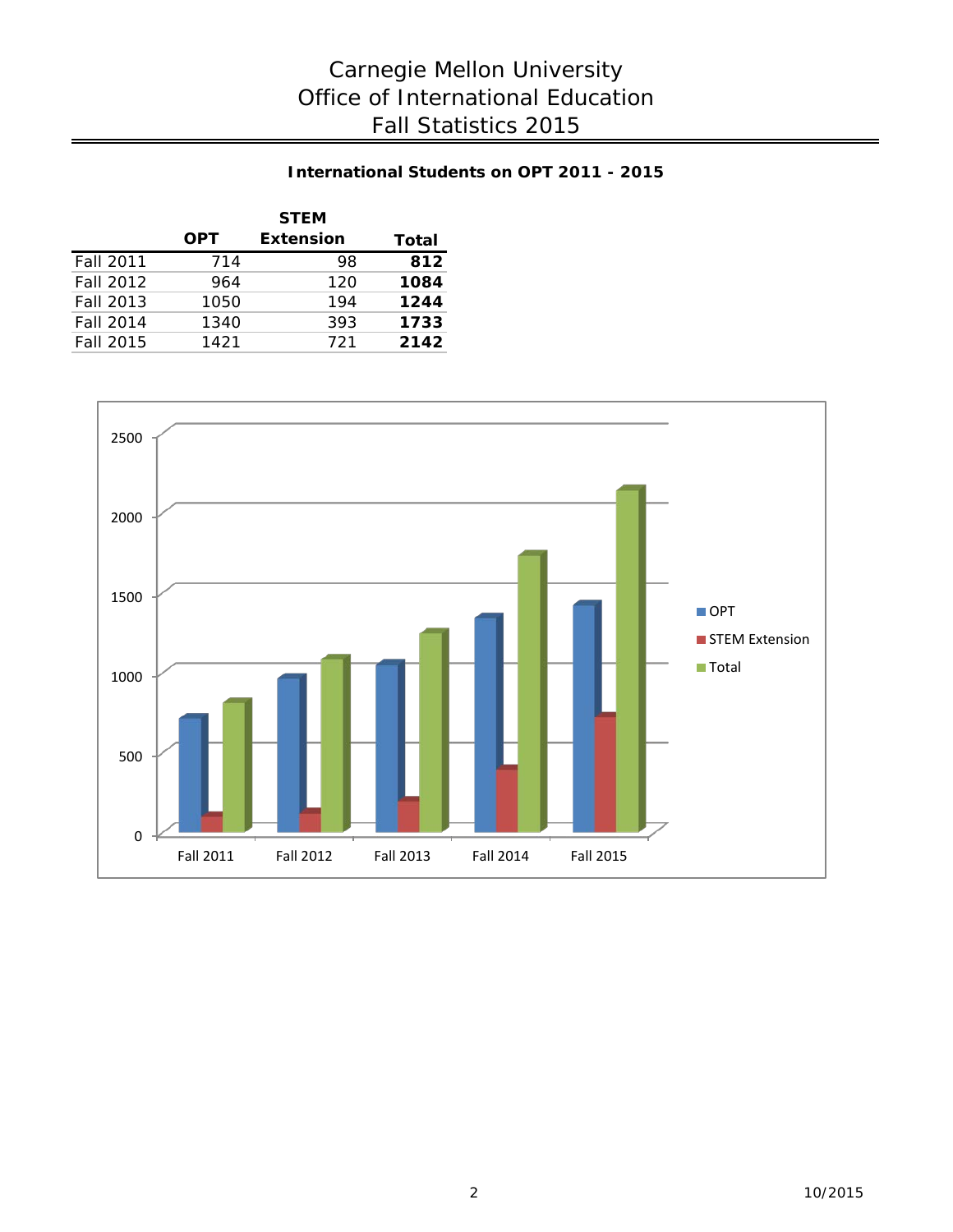## Carnegie Mellon University Office of International Education Fall Statistics 2015



| <b>Funding Source</b>      | Doc. | Mast. | Fr. | So. | Jr.         | Sr.         | Ex.          | Oth.           | Total        |
|----------------------------|------|-------|-----|-----|-------------|-------------|--------------|----------------|--------------|
| Current/Future Employer    |      | 2     |     |     |             |             |              |                | $\mathbf{2}$ |
| Home Govt or University    | 32   | 59    | 3   | 10  | 3           | 8           | 17           |                | 132          |
| Personal & Family Funds    | 23   | 2756  | 310 | 252 | 218         | 182         | 48           | $\overline{7}$ | 3796         |
| Private Sponsor            | 10   | 46    | 1   |     | 4           | 1           | $\mathbf{1}$ |                | 63           |
| U.S. College or University | 897  | 18    |     |     |             |             |              | 1              | 916          |
| Totals                     | 962  | 2881  | 314 | 262 | 225         | 191         | 66           | 8              | 4909         |
| <b>Immigration Status</b>  | Doc. | Mast. | Fr. | So. | Jr.         | Sr.         | Ex.          | Oth.           | Total        |
| $F-1$                      | 948  | 2878  | 314 | 262 | 222         | 191         | 13           | 8              | 4836         |
| $J-1$                      | 14   | 3     | 0   | 0   | 3           | $\mathbf 0$ | 53           | $\mathsf{O}$   | 73           |
| Totals                     | 962  | 2881  | 314 | 262 | 225         | 191         | 66           | 8              | 4909         |
|                            |      |       |     |     |             |             |              |                |              |
| Gender                     | Doc. | Mast. | Fr. | So. | Jr.         | Sr.         | Ex.          | Oth.           | Total        |
| Male                       | 708  | 1818  | 157 | 140 | 134         | 121         | 36           | 1              | 3115         |
| Female                     | 254  | 1063  | 157 | 122 | 91          | 70          | 30           | $\overline{7}$ | 1794         |
| Totals                     | 962  | 2881  | 314 | 262 | 225         | 191         | 66           | 8              | 4909         |
| <b>Marital Status</b>      | Doc. | Mast. | Fr. | So. | Jr.         | Sr.         | Ex.          | Oth.           | <b>Total</b> |
|                            | 868  | 2729  | 314 | 261 | 225         | 191         | 63           | 8              | 4659         |
| Single<br>Married          | 94   | 152   | 0   | 1   | $\mathbf 0$ | $\mathbf 0$ | 3            | $\mathsf{O}$   | 250          |
| Totals                     | 962  | 2881  | 314 | 262 | 225         | 191         | 66           | 8              | 4909         |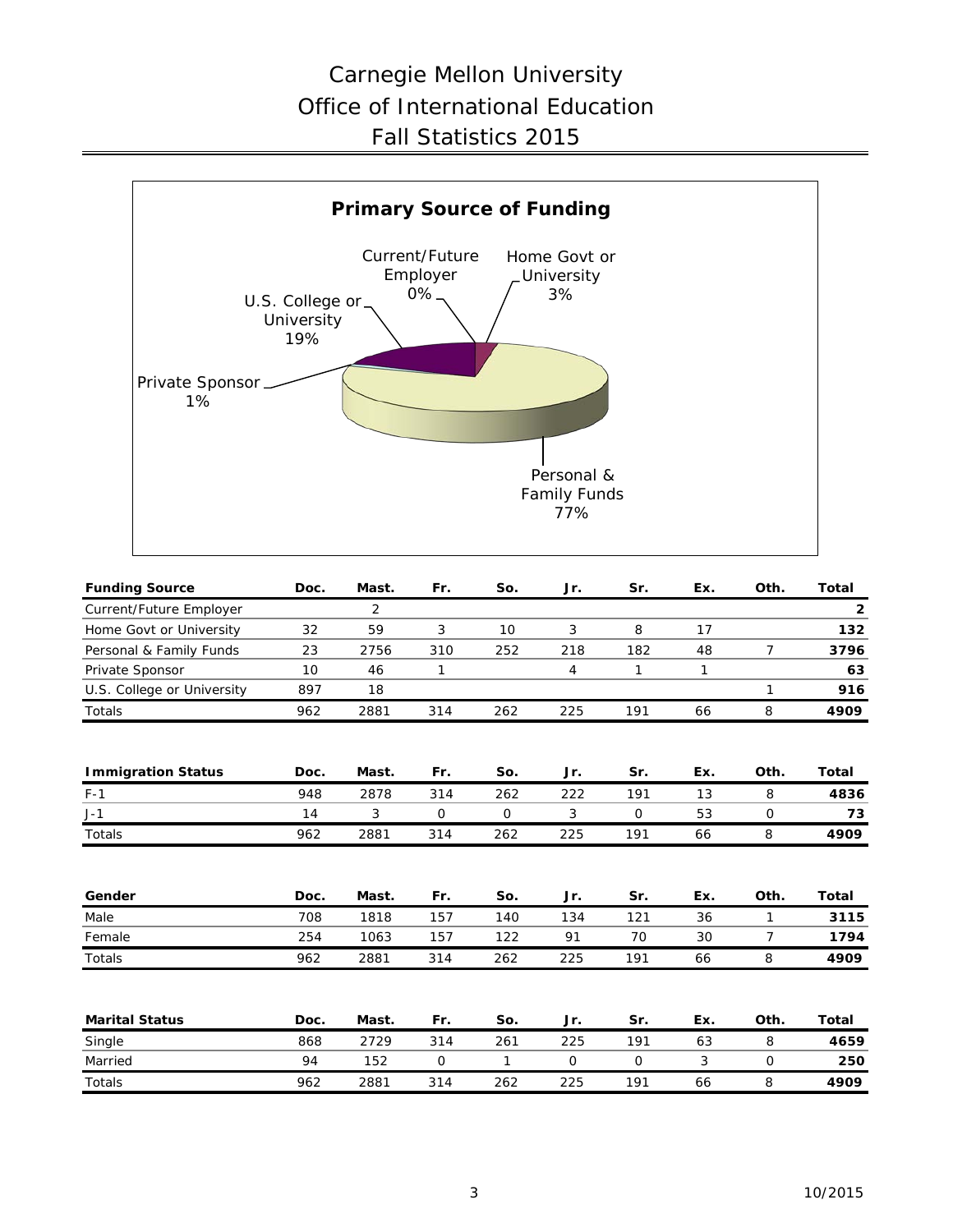# Carnegie Mellon University Office of International Education Fall Statistics 2015



| Region           | Doc. | Mast. | Fr. | So.               | Jr. | Sr.               | Ex. | Oth. | Total        |
|------------------|------|-------|-----|-------------------|-----|-------------------|-----|------|--------------|
| Africa           | 15   | 23    |     |                   |     |                   |     |      | 44           |
| Asia             | 671  | 2699  | 282 | 236               | 200 | 156               | 34  | 5    | 4283         |
| Europe           | 140  | 39    | 11  | 4                 | 6   | $12 \overline{ }$ | 23  |      | 237          |
| Latin America    | 41   | 52    |     |                   | っ   |                   |     |      | 101          |
| Middle East      | 46   | 27    | 2   | 3                 |     | 6                 | 6   |      | 91           |
| North America    | 44   | 38    | 13  | $12 \overline{ }$ | 13  | 12                |     |      | 134          |
| Oceania          | 5    | 3     | ⌒   | 4                 | 3   |                   |     |      | 19           |
| <b>Stateless</b> |      |       |     |                   |     |                   |     |      | $\mathbf{o}$ |
| Totals           | 962  | 2881  | 314 | 262               | 225 | 191               | 66  | 8    | 4909         |
|                  |      |       |     |                   |     |                   |     |      |              |

| Country         | Doc.           | Mast. | Fr. | So. | Jr. | Sr. | Ex. | Oth. | <b>Total</b> |
|-----------------|----------------|-------|-----|-----|-----|-----|-----|------|--------------|
| Albania         |                |       |     |     |     |     |     |      |              |
| Algeria         |                |       |     |     |     |     |     |      |              |
| Argentina       | 3              |       |     |     |     |     |     |      | 4            |
| Armenia         | $\overline{2}$ |       |     |     |     |     |     |      | 3            |
| Australia       | 3              | 2     | 2   | 3   | 2   |     |     |      | 14           |
| Austria         |                |       |     |     |     |     |     |      |              |
| Azerbaijan      | 2              |       |     |     |     |     |     |      | 2            |
| Bahrain         |                |       |     | 1   |     |     |     |      |              |
| Bangladesh      | 3              |       |     |     |     |     | 3   |      | 7            |
| Belgium         |                | 2     |     |     |     |     |     |      | 4            |
| Botswana        |                |       |     |     |     |     |     |      |              |
| Brazil          | 9              | 6     |     |     | 1   |     |     |      | 18           |
| Bulgaria        |                |       |     |     |     |     |     |      |              |
| Burma (Myanmar) |                |       |     |     |     |     |     |      |              |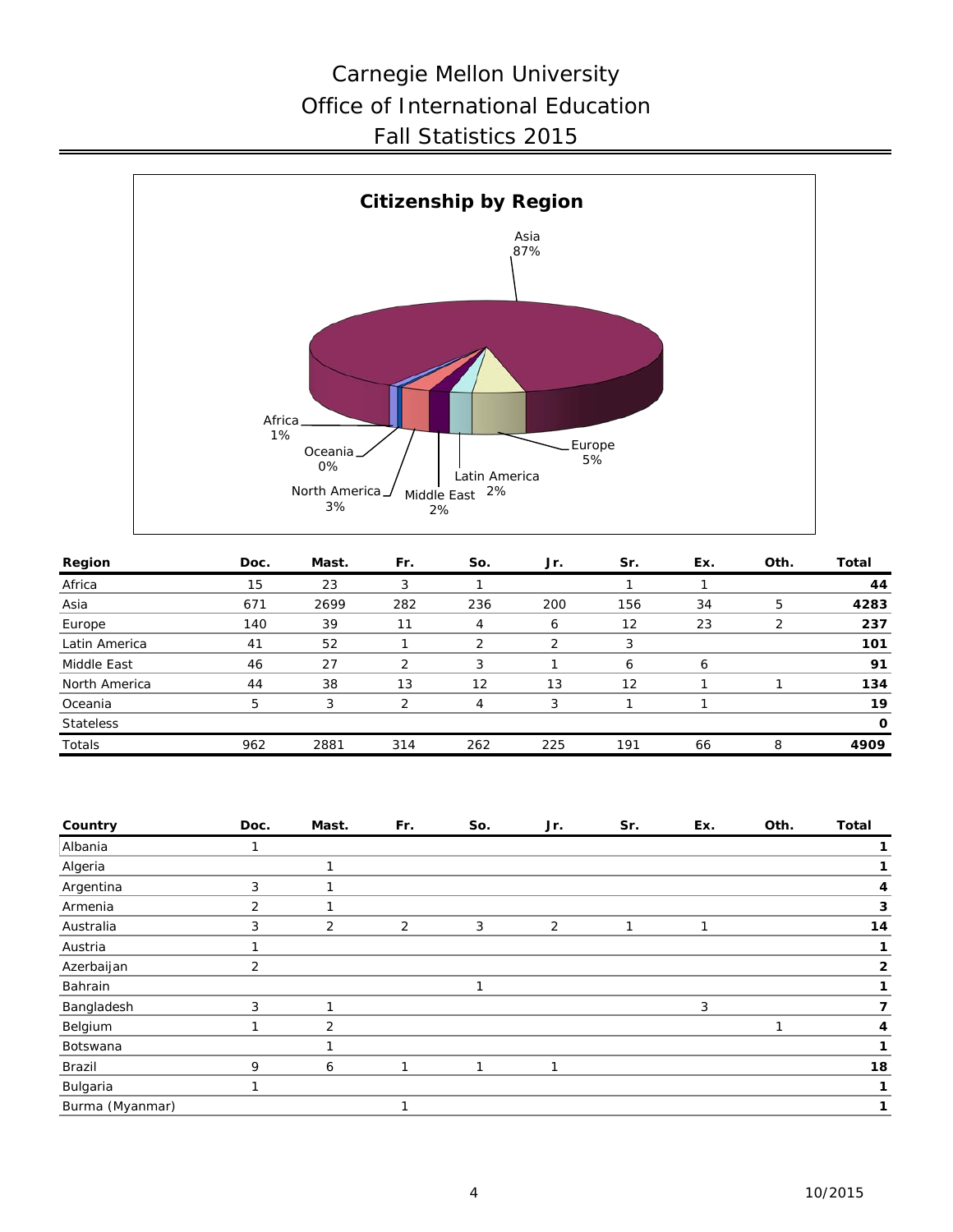| Country            | Doc.           | Mast.                   | Fr.            | So.            | Jr.            | Sr.            | Ex.            | Oth.         | <b>Total</b>            |
|--------------------|----------------|-------------------------|----------------|----------------|----------------|----------------|----------------|--------------|-------------------------|
| Canada             | 38             | 25                      | 12             | 12             | 11             | 12             |                | 1            | 111                     |
| Chile              | $\overline{7}$ | 3                       |                |                |                |                |                |              | $10$                    |
| China              | 332            | 1453                    | 162            | 132            | 89             | 58             | 13             | $\mathsf{3}$ | 2242                    |
| Colombia           | 11             | 14                      |                |                |                |                |                |              | 25                      |
| Costa Rica         | $\mathbf{1}$   | $\overline{c}$          |                |                |                | $\overline{2}$ |                |              | 5                       |
| Croatia            | $\overline{c}$ |                         |                |                |                |                |                |              | $\mathbf 2$             |
| Cyprus             | 1              |                         |                |                |                |                |                |              | $\mathbf 1$             |
| Czech Republic     | $\mathbf{1}$   |                         |                |                |                |                |                |              | $\mathbf 1$             |
| Denmark            | $\overline{2}$ |                         |                |                |                |                |                |              | $\mathbf 2$             |
| Dominica           | 1              |                         |                |                |                |                |                |              | $\mathbf{1}$            |
| Dominican Republic |                |                         |                | $\mathbf{1}$   |                |                |                |              | $\mathbf{1}$            |
| Ecuador            | 2              | 4                       |                |                |                |                |                |              | 6                       |
| Egypt              | 8              | $\mathbf{1}$            |                |                |                |                | $\mathbf{1}$   |              | $10$                    |
| El Salvador        | $\mathbf{1}$   |                         |                |                |                |                |                |              | $\mathbf{1}$            |
| France             | 6              |                         | $\mathbf{1}$   |                |                |                | 3              |              | 14                      |
|                    | 6              | 4                       |                |                |                |                |                |              | $13$                    |
| Germany            |                | $\mathbf{1}$            |                |                |                |                | 6              |              | $\mathbf 2$             |
| Ghana              |                | $\overline{c}$          |                |                |                |                |                |              |                         |
| Greece             | 14             | 4                       | $\mathbf{1}$   |                |                | $\mathbf{1}$   |                |              | 20                      |
| Guatemala          |                | 3                       |                |                |                |                |                |              | $\mathbf 3$             |
| Hong Kong          | 2              | $\, 8$                  | 3              | $\sqrt{3}$     | 3              | $\sqrt{3}$     |                |              | 22                      |
| Hungary            | $\overline{c}$ |                         |                |                |                |                |                |              | $\mathbf 2$             |
| Iceland            | 1              |                         |                |                |                |                |                |              | $\mathbf{1}$            |
| India              | 185            | 989                     | 49             | 29             | 39             | 32             | $\overline{4}$ |              | 1327                    |
| Indonesia          | $\overline{2}$ | 14                      | $\overline{2}$ | $\overline{c}$ |                |                | $\mathbf{1}$   | $\mathbf{1}$ | 22                      |
| Iran               | 22             | 3                       |                |                |                |                |                |              | 25                      |
| Iraq               |                |                         |                |                |                |                | $\mathbf{1}$   |              | 1                       |
| Ireland            | $\overline{2}$ |                         |                |                |                |                |                |              | $\mathbf 2$             |
| Israel             | $\overline{7}$ | $\overline{\mathbf{4}}$ |                |                |                |                | $\mathbf{1}$   |              | $12$                    |
| Italy              | 11             |                         |                |                |                |                | $\overline{4}$ |              | 15                      |
| Japan              | 6              | 24                      | $\overline{c}$ | 1              | $\mathbf{3}$   |                | $\mathbf{1}$   |              | 37                      |
| Jordan             | 1              |                         | $\mathbf{1}$   |                |                |                |                |              | $\mathbf 2$             |
| Kazakhstan         | $\overline{2}$ | 5                       |                |                | $\mathbf{1}$   |                |                |              | 8                       |
| Kenya              |                | $\mathbf{1}$            | 1              |                |                |                |                |              | $\mathbf 2$             |
| Korea, South       | 62             | 47                      | 44             | 40             | 40             | 41             | $\overline{2}$ | $\mathbf{1}$ | 277                     |
| Kosovo             |                |                         |                |                |                |                | $\mathbf{1}$   |              | 1                       |
| Kuwait             | $\overline{2}$ | $\sqrt{2}$              | $\mathbf{1}$   | $\mathbf{1}$   |                | $\mathbf{1}$   |                |              | $\overline{\mathbf{7}}$ |
| Kyrgyzstan         |                |                         |                | 1              |                |                |                |              | 1                       |
| Lebanon            | 1              | 4                       |                |                |                |                |                |              | 5                       |
| Lithuania          |                | $\mathbf{1}$            |                |                |                |                |                |              | $\mathbf 1$             |
| Macau              |                |                         |                | $\mathbf{1}$   |                |                |                |              | 1                       |
| Macedonia          | 1              |                         |                |                |                |                |                |              | 1                       |
| Malaysia           | 5              | 4                       | $\mathbf{1}$   | $\mathbf{1}$   | $\overline{2}$ | $\mathbf 5$    | $\overline{2}$ |              | 20                      |
| Mauritius          |                | $\overline{c}$          |                |                |                |                |                |              | $\mathbf 2$             |
| Mexico             | 6              | 13                      | $\mathbf{1}$   |                | $\overline{2}$ |                | $\mathbf{1}$   |              | 23                      |
| Moldova            | $\overline{c}$ | $\mathbf{1}$            |                |                |                |                |                |              | 3                       |
| Morocco            |                | 1                       |                |                |                |                |                |              | 1                       |
| Nepal              | 4              | 3                       | $\mathbf{1}$   |                |                |                |                |              | 8                       |
| Netherlands        | 4              | 1                       | 1              |                |                |                | $\mathbf{1}$   |              | $\overline{\mathbf{z}}$ |
| New Zealand        | $\overline{2}$ | 1                       |                | $\mathbf{1}$   | $\mathbf{1}$   |                |                |              | 5                       |
| Nicaragua          |                | $\mathbf{1}$            |                |                |                |                |                |              | $\mathbf{1}$            |
| Nigeria            | 5              | $\overline{7}$          | $\mathbf{1}$   | $\mathbf{1}$   |                | $\mathbf{1}$   |                |              | 15                      |
| Norway             |                | 1                       |                |                |                |                |                |              | $\mathbf{1}$            |
| Country            | Doc.           | Mast.                   | Fr.            | So.            | Jr.            | Sr.            | Ex.            | Oth.         | <b>Total</b>            |
|                    |                |                         |                |                |                |                |                |              |                         |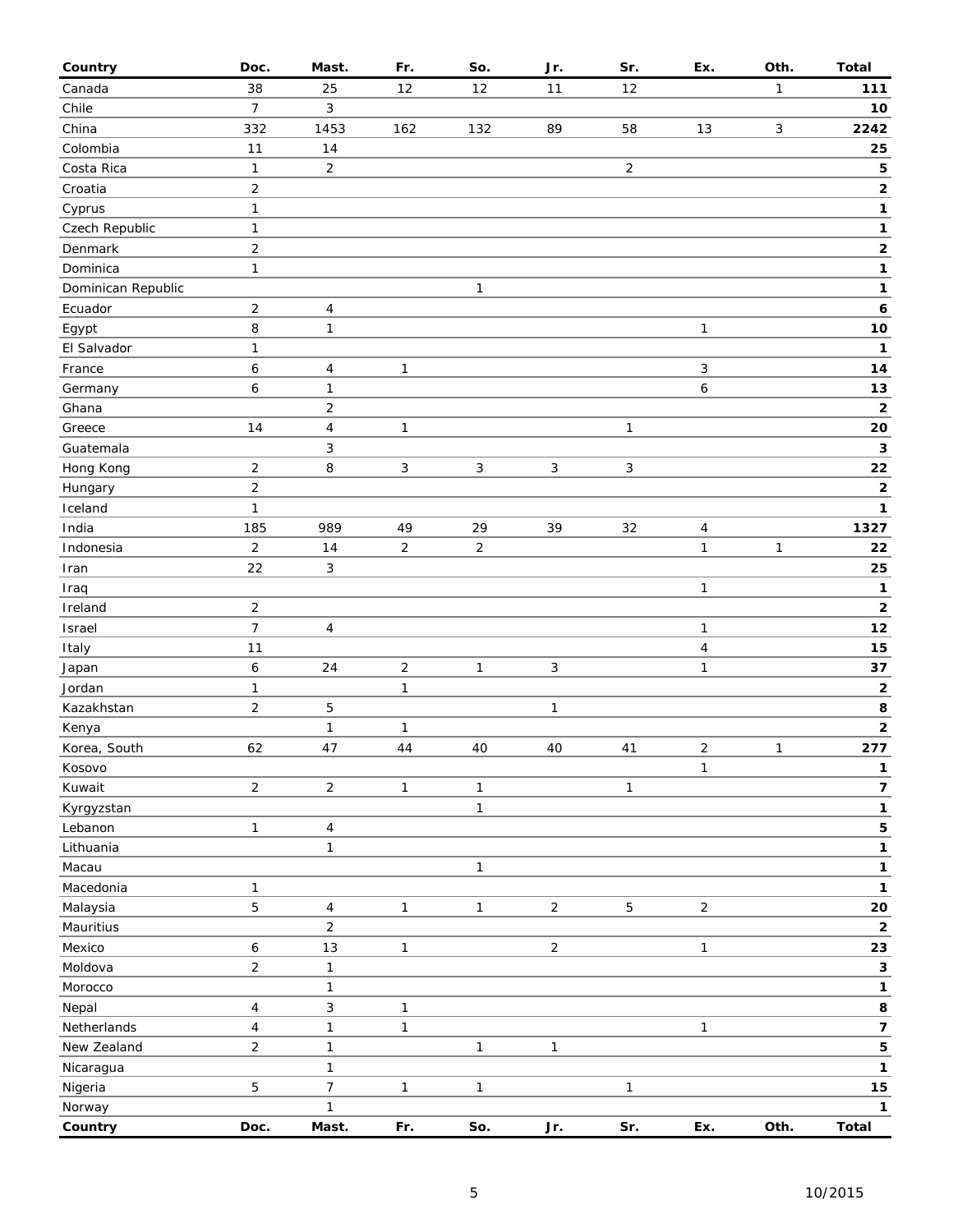| Oman              | 1              |                |                |                |                |                |              |   | 1                       |
|-------------------|----------------|----------------|----------------|----------------|----------------|----------------|--------------|---|-------------------------|
| Pakistan          | $\overline{7}$ | 9              |                |                | $\mathbf{1}$   | $\overline{4}$ | 3            |   | 24                      |
| Peru              |                | 10             |                |                |                |                |              |   | 10                      |
| Philippines       | 1              |                |                |                | $\mathbf{1}$   | 1              |              |   | 3                       |
| Poland            | $\overline{2}$ |                | $\overline{2}$ |                |                |                |              |   | 4                       |
| Portugal          | 8              | 1              |                |                |                |                | 1            |   | 10                      |
| Romania           | 5              |                |                |                |                |                |              |   | 5                       |
| Russia            | 8              | $\overline{2}$ |                |                |                |                |              |   | 10                      |
| Rwanda            |                | 3              |                |                |                |                |              |   | 3                       |
| Saudi Arabia      | 4              | 5              |                | $\mathbf{1}$   |                | $\mathbf{1}$   |              |   | 11                      |
| Senegal           |                |                | 1              |                |                |                |              |   | 1                       |
| Serbia            | 1              |                |                |                |                |                |              |   | 1                       |
| Singapore         | 11             | 21             | 6              | 17             | 15             | 14             | 4            |   | 88                      |
| Slovakia          | $\mathbf{1}$   |                |                |                |                |                |              |   | 1                       |
| Slovenia          |                |                |                |                |                | $\mathbf{1}$   |              |   | $\mathbf{1}$            |
| South Africa      | $\overline{c}$ | $\overline{c}$ |                |                |                |                |              |   | 4                       |
| Spain             | $\overline{2}$ | 3              |                |                | $\mathbf{1}$   | 1              | 1            |   | 8                       |
| Sri Lanka         | 6              | $\overline{c}$ | 1              |                |                |                |              |   | 9                       |
| Sweden            | $\overline{c}$ | $\mathbf{1}$   |                |                |                |                |              |   | 3                       |
| Switzerland       | 3              |                |                |                |                |                | 5            |   | 8                       |
| Taiwan            | 36             | 109            | 6              | $\overline{4}$ | 5              |                | 1            |   | 161                     |
| Thailand          | $\overline{7}$ | 17             | $\overline{2}$ | 5              | $\mathbf{1}$   | $\mathbf{1}$   |              |   | 33                      |
| Trinidad & Tobago | $\overline{2}$ | $\mathbf{1}$   |                |                |                | $\mathbf{1}$   |              |   | $\overline{\mathbf{4}}$ |
| Tunisia           |                | $\mathbf{1}$   |                |                |                |                |              |   | 1                       |
| Turkey            | 39             | 10             | 3              | $\mathbf{3}$   | $\overline{2}$ | 6              |              | 1 | 64                      |
| Uganda            |                | $\mathbf{1}$   |                |                |                |                |              |   | 1                       |
| Ukraine           | 1              | $\mathbf{1}$   |                |                |                |                |              |   | $\mathbf 2$             |
| United Kingdom    | 5              | 5              | 3              | $\mathbf{1}$   | $\mathbf{3}$   | $\mathbf{3}$   | $\mathbf{1}$ |   | 21                      |
| Uruguay           |                | $\mathbf{1}$   |                |                |                |                |              |   | 1                       |
| Venezuela         | 4              | 6              |                |                | $\mathbf{1}$   |                |              |   | 11                      |
| Vietnam           | $\overline{7}$ | $\overline{2}$ | $\overline{c}$ |                | $\mathbf{1}$   | $\mathbf{1}$   | 3            |   | 16                      |
| West Bank         | 1              |                |                |                |                |                |              |   | 1                       |
| Yemen             |                |                |                |                |                |                | 1            |   | 1                       |
| Totals            | 962            | 2881           | 314            | 262            | 225            | 191            | 66           | 8 | 4909                    |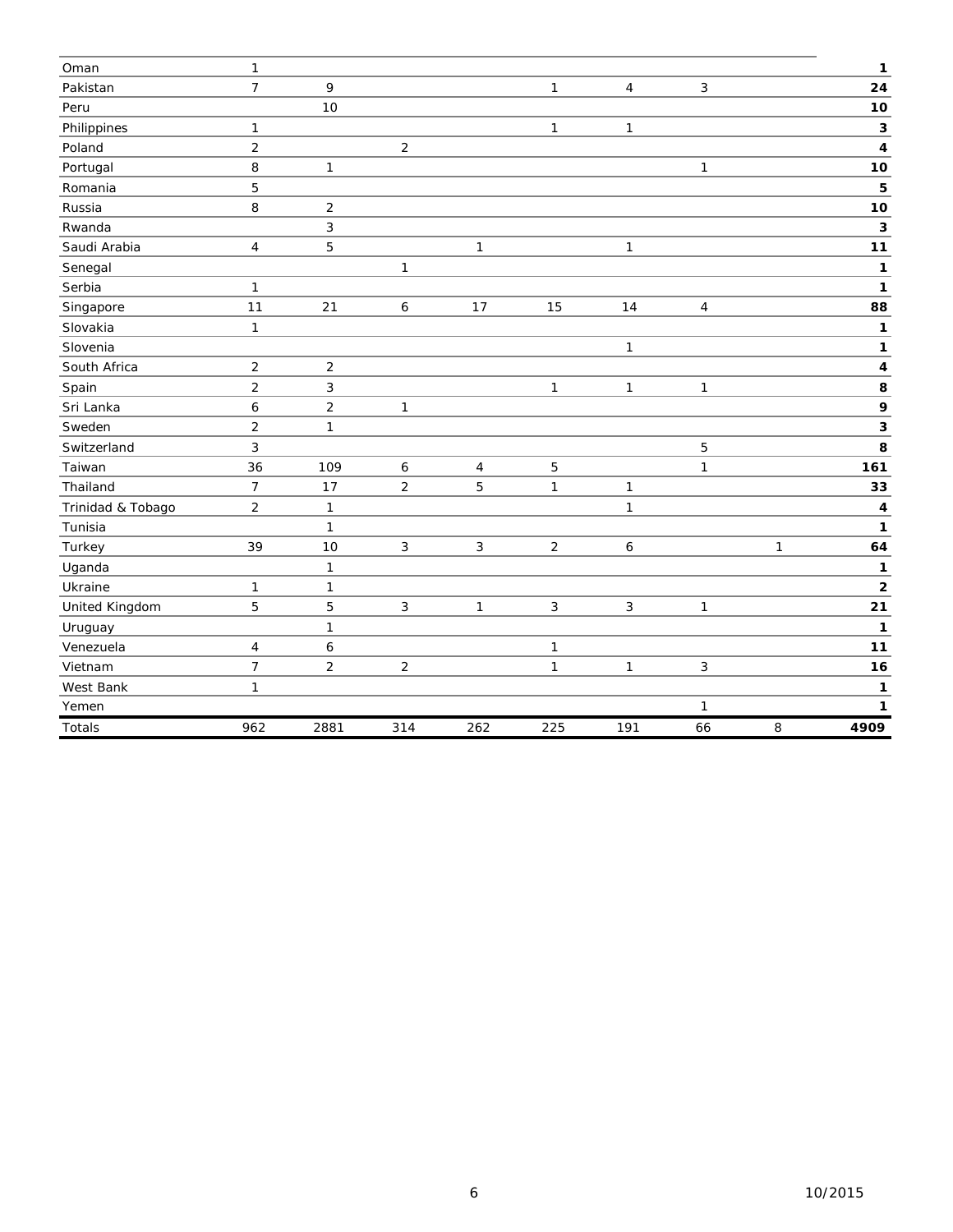# Carnegie Mellon University Office of International Education Fall Statistics 2015

## **Colleges and Programs**

| <b>CFA</b>                                    |                | Doc. Mast.     | Fr. | So. | Jr.            | Sr.          | Ex. | Oth.           | <b>Total</b>            |
|-----------------------------------------------|----------------|----------------|-----|-----|----------------|--------------|-----|----------------|-------------------------|
| <b>Advanced Music Studies</b>                 |                |                |     |     |                |              |     | $\overline{2}$ | $\mathbf{2}$            |
| Architecture                                  |                |                | 21  | 21  | 6              | 16           | 1   |                | 65                      |
| Architecture-Engineering-Construction Mgmt    | $\overline{2}$ | 23             |     |     |                |              |     |                | 25                      |
| Art                                           |                | 2              | 6   | 2   | 1              | $\mathbf{1}$ |     |                | 12                      |
| <b>Building Performance &amp; Diagnostics</b> | 9              | 13             |     |     |                |              |     |                | 22                      |
| <b>Communication Design</b>                   |                |                |     |     | $\overline{2}$ | 1            |     |                | 3                       |
| <b>Computational Design</b>                   | 3              | 4              |     |     |                |              |     |                | 7                       |
| Costume Design                                |                | 1              |     |     |                |              |     |                | 1                       |
| Design                                        | 2              | 7              | 5   | 7   |                |              |     |                | 22                      |
| Drama                                         |                | 1              |     |     |                |              |     |                | 1                       |
| Fine Arts                                     |                |                |     | 1   |                |              |     |                | 1                       |
| <b>Industrial Design</b>                      |                |                |     |     | 1              | $\mathbf{1}$ |     |                | $\overline{2}$          |
| <b>Interaction Design</b>                     |                | $\overline{2}$ |     |     |                |              |     |                | $\overline{2}$          |
| Music & Technology                            |                | 4              |     |     |                |              |     |                | 4                       |
| Music Composition                             |                | 1              |     |     |                | 1            |     | 2              | 4                       |
| <b>Music Education</b>                        |                | 4              |     |     |                |              |     |                | 4                       |
| Music Performance                             |                | 12             |     |     | 1              |              |     | 4              | 17                      |
| Production Technology & Management            |                | 3              |     |     |                |              |     |                | 3                       |
| Scene Design                                  |                | $\overline{2}$ |     |     |                |              |     |                | $\overline{\mathbf{2}}$ |
| Sound Design                                  |                | 2              |     |     |                |              |     |                | $\overline{2}$          |
| Sustainable Design                            |                | 10             |     |     |                |              |     |                | 10                      |
| Tangible Interaction Design                   |                | 1              |     |     |                |              |     |                | 1                       |
| Urban Design                                  |                | 6              |     |     |                |              |     |                | 6                       |
| Total                                         | 16             | 98             | 32  | 31  | 11             | 20           | 2   | 8              | 218                     |

| <b>CIT</b>                                    |     | Doc. Mast.     | Fr. | So. | Jr. | Sr. | Ex. | Oth. | Total          |
|-----------------------------------------------|-----|----------------|-----|-----|-----|-----|-----|------|----------------|
| Advanced Infrastructure Systems               |     | 1              |     |     |     |     |     |      | 1              |
| <b>Biomedical Engineering</b>                 | 13  | 47             |     |     |     |     |     |      | 60             |
| <b>Chemical Engineering</b>                   | 36  | 65             |     | 8   | 11  | 7   | 6   |      | 133            |
| Civil & Environmental Engineering             | 41  | 154            | 1   | 2   | 4   | 2   |     |      | 204            |
| Colloids, Polymers, & Surfaces                |     | 10             |     |     |     |     |     |      | 10             |
| Computational Design & Manufacturing          |     | 5              |     |     |     |     |     |      | 5              |
| Electrical & Computer Engineering             | 189 | 265            |     | 50  | 34  | 29  | 4   |      | 571            |
| Emerging Media - Mobility                     |     | 1              |     |     |     |     |     |      | 1              |
| Energy Science, Technology & Policy           |     | 27             |     |     |     |     |     |      | 27             |
| Engineering & Public Policy                   | 24  |                |     |     |     |     |     |      | 24             |
| Engineering & Technology Innovation Mgmt      |     | 14             |     |     |     |     |     |      | 14             |
| General CIT                                   |     |                | 104 | 1   |     |     |     |      | 105            |
| <b>Information Networking</b>                 |     | 102            |     |     |     |     |     |      | 102            |
| Information Security Technology & Mgmt        |     | 16             |     |     |     |     |     |      | 16             |
| <b>Information Techology</b>                  |     | $\overline{2}$ |     |     |     |     |     |      | $\overline{2}$ |
| Information Technology - Information Security |     | 40             |     |     |     |     |     |      | 40             |
| Information Technology - Mobility             |     | 46             |     |     |     |     |     |      | 46             |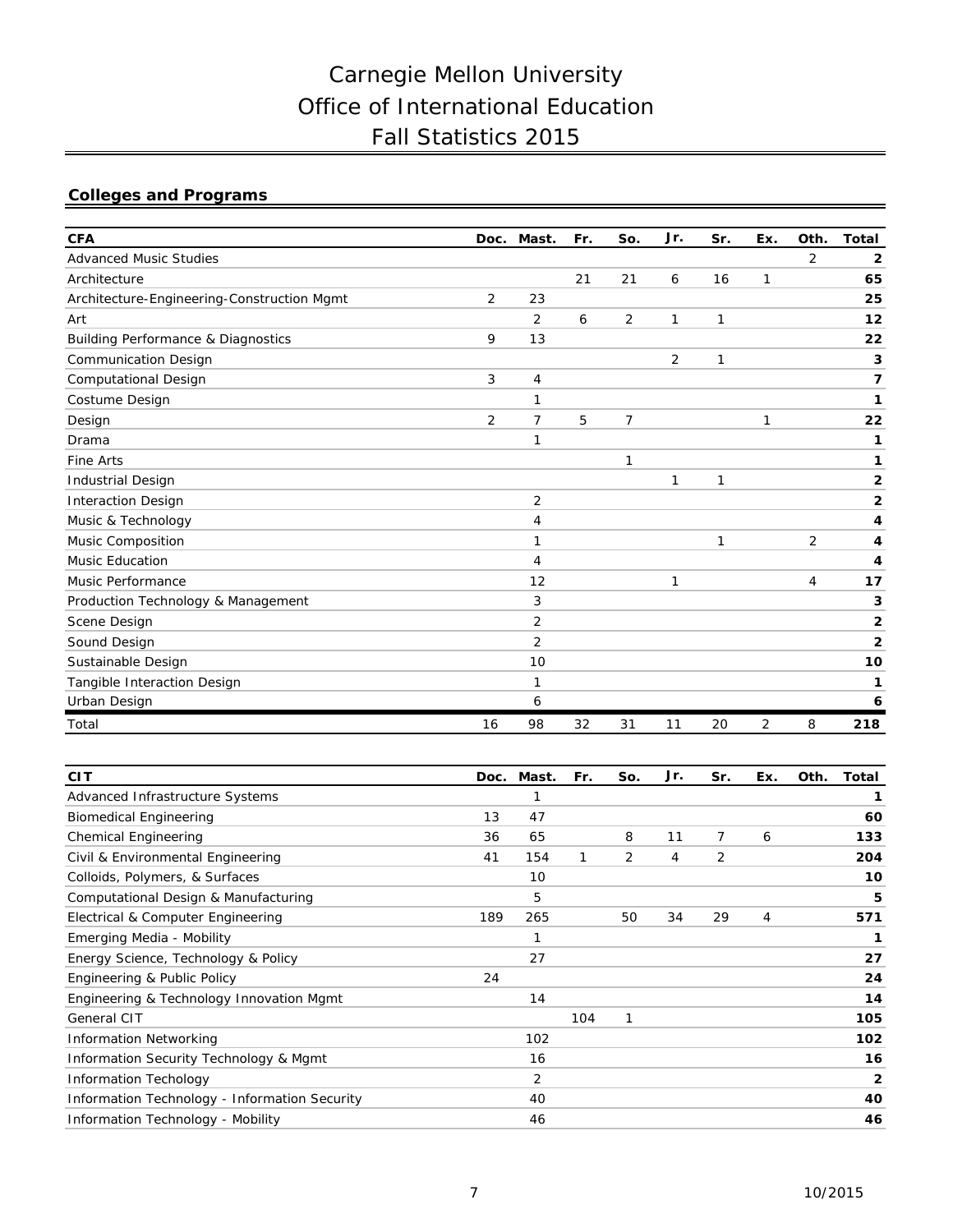| CIT (cont.)                                  | Doc. | Mast. Fr. |     | So. | Jr. | Sr. | Ex. | Oth. | Total |
|----------------------------------------------|------|-----------|-----|-----|-----|-----|-----|------|-------|
| Materials Science                            |      | 22        |     |     |     |     |     |      | 24    |
| Materials Science & Engineering              | 42   | 12        |     |     | 3   | 5   |     |      | 65    |
| Information Technology - Software Management |      | 19        |     |     |     |     |     |      | 19    |
| Mechanical Engineering                       | 68   | 137       |     | 11  | 24  | 16  |     |      | 257   |
| Software Engineering                         |      | 62        |     |     |     |     |     |      | 62    |
| Total                                        | 415  | 104       | 105 | 74  | 76  | 59  | 12  | Ω    | 1788  |

| <b>CMU</b>                                    | Doc. | Mast. | Fr. | So. | Jr. | Sr. | Ex. | Oth. | Total |
|-----------------------------------------------|------|-------|-----|-----|-----|-----|-----|------|-------|
| Entertainment Technology                      |      | 117   |     |     |     |     |     |      | 117   |
| Humanities & Arts                             |      |       |     |     |     |     |     |      |       |
| Integrated Innovation for Products & Services |      | 18    |     |     |     |     |     |      | 18    |
| <b>Qatar Business Administration</b>          |      |       |     |     |     |     |     |      | 2     |
| <b>Qatar Computer Science</b>                 |      |       |     |     |     |     | 6   |      | 6     |
| <b>Qatar Information Systems</b>              |      |       |     |     |     |     | 4   |      | 4     |
| Science & Arts                                |      |       |     |     | ົ   |     |     |      | 2     |
| Science & Humanities Scholar                  |      |       | 10  | 13  |     | 8   |     |      | 38    |
| Software Management                           |      | 51    |     |     |     |     |     |      | 51    |
| Total                                         | 0    | 186   |     | 13  | 9   | 9   | 12  | 0    | 240   |

| Heinz                                 | Doc. | Mast. | Fr.      | So.            | Jr. | Sr. | Ex. | Oth.           | Total |
|---------------------------------------|------|-------|----------|----------------|-----|-----|-----|----------------|-------|
| Arts Management                       |      | 19    |          |                |     |     |     |                | 21    |
| Entertainment Industry Management     |      | 18    |          |                |     |     |     |                | 18    |
| Health Care Policy & Management       |      |       |          |                |     |     |     |                |       |
| Heinz School General                  |      |       |          |                |     |     | 13  |                | 13    |
| Information Security Policy & Mgmt    |      | 16    |          |                |     |     |     |                | 16    |
| Information Systems Management        |      | 389   |          |                |     |     |     |                | 401   |
| <b>Public Management</b>              |      | 8     |          |                |     |     |     |                | 8     |
| Public Policy & Management            | 12   | 64    |          |                |     |     |     |                | 77    |
| <b>Statistics &amp; Public Policy</b> | っ    |       |          |                |     |     |     |                | 2     |
| Total                                 | 25   | 521   | $\Omega$ | $\overline{O}$ | 0   | 0   | 17  | $\overline{O}$ | 563   |

| <b>Dietrich</b>                               | Doc. | Mast. | Fr. | So. | Jr. | Sr. | Ex. | Oth. | Total        |
|-----------------------------------------------|------|-------|-----|-----|-----|-----|-----|------|--------------|
| Applied Second Language Acquisition           |      | 3     |     |     |     |     |     |      | 3            |
| Behavioral Decision Research                  | 1    |       |     |     |     |     |     |      | 1            |
| Behavioral Decision Theory                    | 1    |       |     |     |     |     |     |      | 1            |
| Cognitive Science                             |      |       |     |     | 1   |     |     |      | 1            |
| <b>Decision Science</b>                       |      |       |     | 3   | 4   | 4   |     |      | 11           |
| Economics                                     |      |       |     | 7   | 1   | 5   | 2   |      | 15           |
| Economics & Statistics                        |      |       |     | 7   | 3   | 5   |     |      | 15           |
| English                                       |      |       |     |     |     |     | 2   |      | $\mathbf{2}$ |
| Ethics, History, & Public Policy              |      |       |     |     |     | 1   |     |      | 1            |
| <b>General HSS</b>                            |      |       | 49  | 9   | 1   |     |     |      | 59           |
| <b>Global Studies</b>                         |      |       |     |     |     | 2   |     |      | 2            |
| History                                       | 2    |       |     |     |     |     |     |      | 2            |
| <b>Information Systems</b>                    |      |       | 10  | 13  | 8   | 8   |     |      | 39           |
| <b>International Relations &amp; Politics</b> |      |       |     | 1   | 2   |     |     |      | 3            |
| Literary & Cultural Studies                   | 3    |       |     |     |     |     |     |      | 3            |
| Logic, Computation & Methodology              | 13   | 4     |     |     |     |     |     |      | 17           |
| <b>Neural Computation</b>                     | 6    |       |     |     |     |     |     |      | 6            |
| Philosophy                                    |      |       |     |     |     |     |     |      | 1            |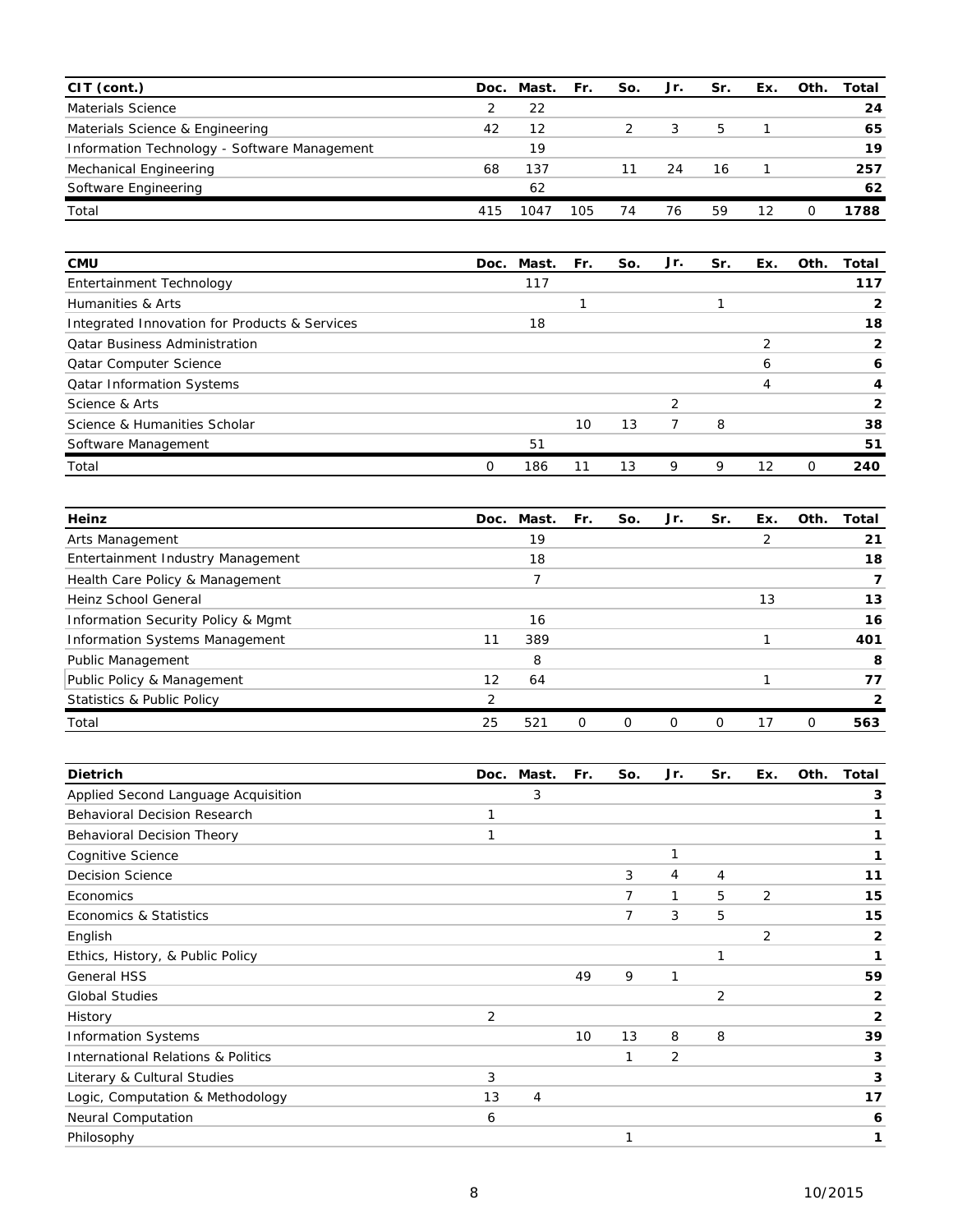| Dietrich (cont.)              |                | Doc. Mast. Fr. |    | So. | Jr. | Sr. | Ex.                         |   | Oth. Total |
|-------------------------------|----------------|----------------|----|-----|-----|-----|-----------------------------|---|------------|
| Professional Writing          |                | 3              |    |     |     |     |                             |   |            |
| Pure & Applied Logic          |                |                |    |     |     |     |                             |   |            |
| Psychology                    | 4              |                |    |     | 2   | 2   |                             |   | 10         |
| Second Language Acquisition   |                |                |    |     |     |     |                             |   |            |
| <b>Statistics</b>             | 18             |                |    | 5   | 2   |     |                             |   | 26         |
| <b>Statistical Practice</b>   |                | 12             |    |     |     |     |                             |   | 12         |
| Statistics & Machine Learning | $\overline{A}$ |                |    | 8   | 6   |     |                             |   | 18         |
| Total                         | 60             | 22             | 59 | 56  | 30  | 28  | $\boldsymbol{\vartriangle}$ | O | 259        |

| <b>MCS</b>                                  | Doc. | Mast. | Fr. | So. | Jr.            | Sr.         | Ex. | Oth. | Total        |
|---------------------------------------------|------|-------|-----|-----|----------------|-------------|-----|------|--------------|
| Algorithms, Combinatorics & Optimization    | 4    |       |     |     |                |             |     |      | 4            |
| <b>Biological Sciences</b>                  | 18   | 1     |     | 1   | 1              | $\mathbf 1$ |     |      | 22           |
| <b>Biological Sciences &amp; Psychology</b> |      |       |     |     | 2              |             |     |      | 4            |
| Biological Sciences - Neuroscience          |      |       |     |     |                |             |     |      | $\mathbf{2}$ |
| Chemistry                                   | 47   |       |     | 2   | 3              | 2           |     |      | 54           |
| <b>Computational Biology</b>                |      | 31    |     |     | 1              |             |     |      | 32           |
| <b>Computational Finance</b>                |      |       |     |     | 2              | 2           |     |      | 4            |
| General MCS                                 |      |       | 53  | 5   |                |             |     |      | 58           |
| <b>Mathematical Sciences</b>                | 25   |       |     | 21  | 25             | 15          |     |      | 86           |
| Physics                                     | 47   |       |     | 4   | 3              | 2           | 1   |      | 57           |
| Physics - Applied Physics                   |      |       |     |     | $\overline{2}$ |             |     |      | 3            |
| Physics - Astrophysics                      |      |       |     |     |                |             |     |      |              |
| Physics - Computational Physics             |      |       |     |     | 1              |             |     |      |              |
| Pure & Applied Logic                        | 6    |       |     |     |                |             |     |      | 6            |
| Total                                       | 147  | 32    | 53  | 37  | 40             | 24          |     | 0    | 334          |

| <b>SCS</b>                                         | Doc. | Mast. | Fr. | So. | Jr. | Sr. | Ex. | Oth. | Total |
|----------------------------------------------------|------|-------|-----|-----|-----|-----|-----|------|-------|
| Biotechnology Innovation & Computation             |      | 70    |     |     |     |     |     |      | 70    |
| Computation, Organizations & Society               | 6    |       |     |     |     |     |     |      | 6     |
| <b>Computational Biology</b>                       | 4    |       |     |     |     |     |     |      | 4     |
| Computational Data Science                         |      | 108   |     |     |     |     |     |      | 108   |
| <b>Computer Science</b>                            | 76   | 54    | 33  | 29  | 38  | 33  | 10  |      | 273   |
| <b>Computer Vision</b>                             |      | 22    |     |     |     |     |     |      | 22    |
| Educational Technology & Applied Learning Sciences |      | 3     |     |     |     |     |     |      | 3     |
| Emerging Media - Interactions in Media             |      | 1     |     |     |     |     |     |      | 1     |
| Emerging Media - Multimedia Data Science           |      | 3     |     |     |     |     |     |      | 3     |
| Emerging Media - Sound & Music Computing           |      | 1     |     |     |     |     |     |      | 1     |
| Emerging Media - Visual Computing                  |      | 1     |     |     |     |     |     |      | 1     |
| Human-Computer Interaction                         | 16   | 22    |     |     |     |     |     |      | 38    |
| Information Technology - eBusiness Technology      |      | 73    |     |     |     |     |     |      | 73    |
| Information Technology - Embedded Software Eng     |      | 15    |     |     |     |     |     |      | 15    |
| Information Technology - Privacy Engineering       |      | 8     |     |     |     |     |     |      | 8     |
| Information Technology - Software Engineering      |      | 39    |     |     |     |     |     |      | 39    |
| Information Technology Strategy                    |      | 8     |     |     |     |     |     |      | 8     |
| <b>Intelligent Information Systems</b>             |      | 34    |     |     |     |     |     |      | 34    |
| Language & Information Technologies                | 49   |       |     |     |     |     |     |      | 49    |
| Language Technologies                              |      | 49    |     |     |     |     |     |      | 49    |
| Machine Learning                                   | 34   | 12    |     |     |     |     |     |      | 46    |
| Robotic Systems Development                        |      | 48    |     |     |     |     |     |      | 48    |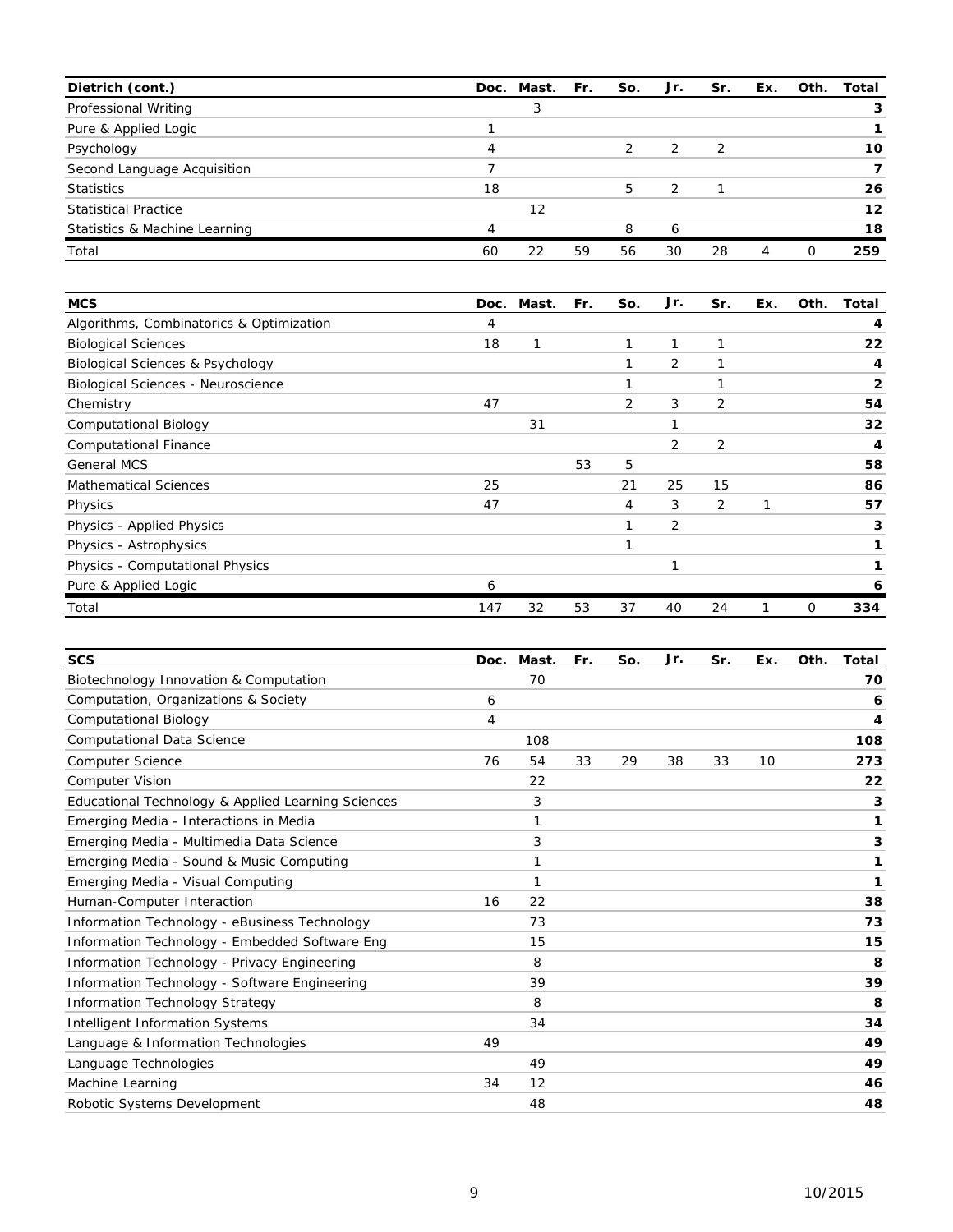| SCS (cont.)                    | Doc. | Mast. | Fr. | So. | Jr. | Sr. | Ex. | Oth. | <b>Total</b> |
|--------------------------------|------|-------|-----|-----|-----|-----|-----|------|--------------|
| <b>Robotics</b>                | 42   | 53    |     |     |     |     |     |      | 95           |
| Robotics Technology            |      | 14    |     |     |     |     |     |      | 14           |
| Software Engineering           | 14   | 28    |     |     |     |     |     |      | 42           |
| Total                          | 241  | 666   | 33  | 29  | 38  | 33  | 10  | 0    | 1050         |
| <b>Tepper</b>                  | Doc. | Mast. | Fr. | So. | Jr. | Sr. | Ex. | Oth. | <b>Total</b> |
| <b>Business Administration</b> |      |       | 21  | 22  | 20  | 17  | 8   |      | 88           |
| <b>Computational Finance</b>   |      | 164   |     |     | 1   | 1   |     |      | 166          |
| Economics                      | 15   |       |     |     |     |     |     |      | 15           |
| Industrial Administration      | 43   | 145   |     |     |     |     |     |      | 188          |
| Total                          | 58   | 309   | 21  | 22  | 21  | 18  | 8   | 0    | 457          |
| <b>Grand Total</b>             | 962  | 2881  | 314 | 262 | 225 | 191 | 66  | 8    | 4909         |